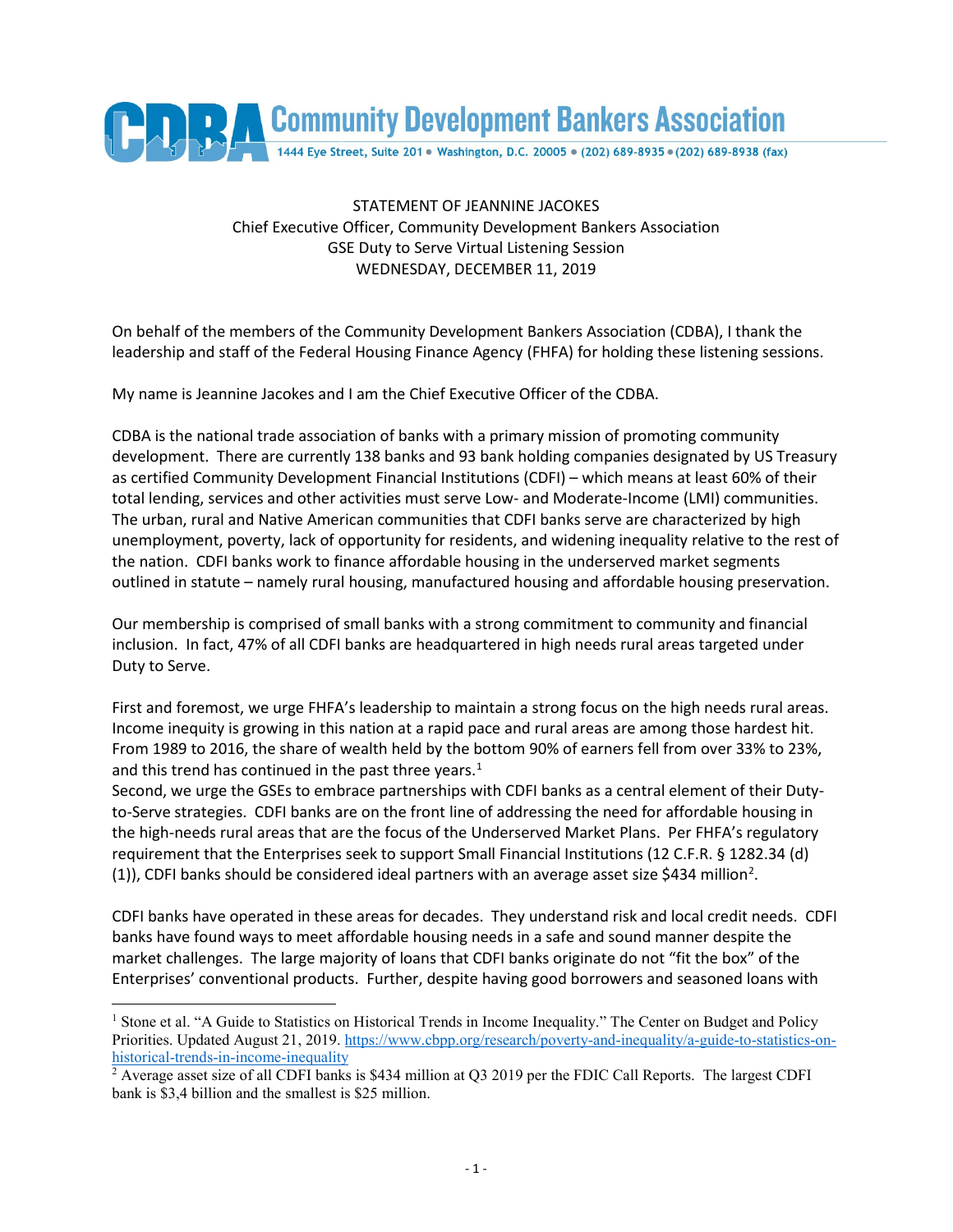strong payment histories, these banks' loans remain in portfolio. We believe there is much that the Enterprises and FHFA could learn from local mission-focused lenders – but it will require greater flexibility than current GSE standards and FHFA policies currently afford.

In October 2018, CDBA hosted a Duty to Serve bus tour and roundtable in Indianola, MS – the heart of the Mississippi Delta. We were pleased to have participants from FHFA, Fannie, Freddie, local and state government, nonprofits and for-profit developers, and a large group of CDFI banks from the greater Mid-South region. We had a robust discussion about single-family mortgages, affordable multifamily preservation, manufactured housing, financial literacy, and how the GSEs could work with the CDFI banks. Yet, a year later, we do not have any tangible progress toward forming partnership with these banks.

On our Delta bus tour, we saw first-hand the problems that housing developers, lenders, and borrowers experience. We saw great challenges and truly dire need – small towns with poverty rates over 40%. We saw neighborhoods of aging housing stock, where the cost of rehab can be out of reach for residents and the housing stock simply deteriorates. We saw modest single family homes that are hard to buy and sell because of difficulties with rural appraisals and the cost-prohibitive nature of small-balance mortgages.

Yet, we also saw great examples of opportunity – CDFI banks and developers working together to provide safe, healthy housing. We saw small nonprofits who put every dollar into helping their neighbors learn about credit scores, financial planning, and how to become a homeowner. Despite the large portion of CDFI banks in the rural Mid-South, most have never worked with Fannie and Freddie. Most do not originate a high enough volume of mortgages to be direct sellers, and most of the loans originated do not fit the GSEs' conforming standards due to the economic challenges of the communities they serve. The issues are complex, ranging from loan-to-value requirements, to small mortgage sizes, to appraisals, to financial literacy, and many other factors.

We believe the FHFA must ensure that the Enterprises have robust plans for 2021-2023 that challenge the GSEs to expand the distribution and availability of single and multifamily housing. Within the recently released Request for Input on the Proposed Modification to their 2018-2020 Duty to Serve Plans, both GSEs proposed to substantially reduce or rescind prior loan purchase commitments across multiple types of housing. We oppose these changes and urge the FHFA to maintain healthy targets.

CDBA welcomes the opportunity to engage in a deeper dialogue with FHFA, Fannie and Freddie on how to develop pilot initiatives tailored to the needs of underserved communities our CDFI banks serve. We also recommend the Enterprises create Underserved Markets Advisory Committees comprised of CDFIs and other affordable housing lenders that will provide on-going guidance on implementation of the Enterprises plans.

Finally, we endorse and support the recommendation advanced by Opportunity Finance Network in the last listening session that the GSEs make equity or equity-like investments in CDFIs as a mechanism for reaching some these difficult to serve markets. Prior to conservatorship, Fannie Mae operated a highly effective program that used this strategy. We strongly urge the FHFA to revisit this issue. For decades, these underserved markets have proven a great challenge for the Enterprises to reach. Thus, we encourage the agency to "think outside of its box" and engage in creative problem solving.